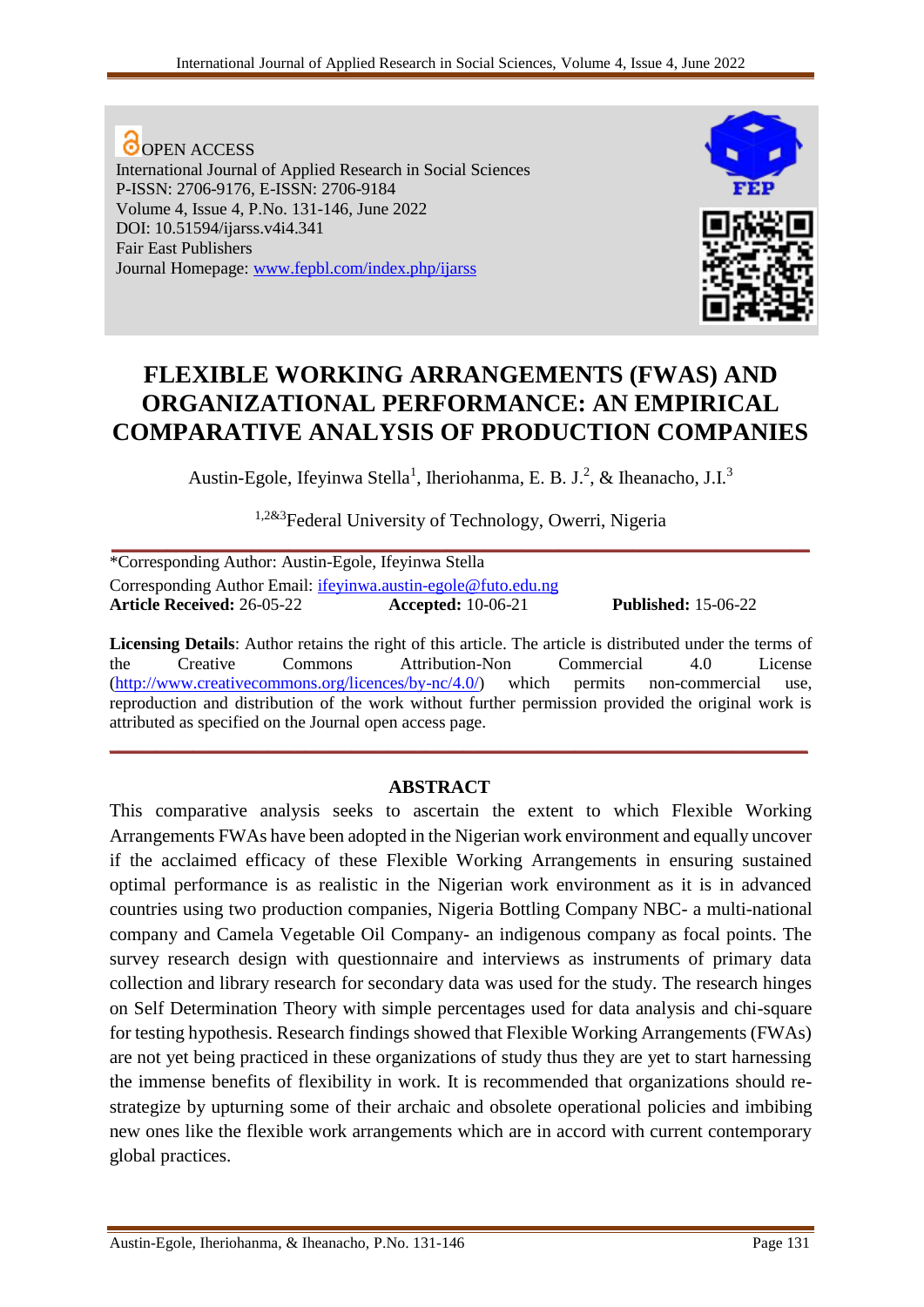**Keywords:** Flexible Working Arrangements (FWAs), Organizational Performance, Self Determination Theory, Flexitime, Work-Life Balance (WLB).

# **\_\_\_\_\_\_\_\_\_\_\_\_\_\_\_\_\_\_\_\_\_\_\_\_\_\_\_\_\_\_\_\_\_\_\_\_\_\_\_\_\_\_\_\_\_\_\_\_\_\_\_\_\_\_\_\_\_\_\_\_\_\_\_\_\_\_\_\_\_\_\_\_\_\_\_ INTRODUCTION AND BACKGROUND TO THE STUDY**

Rising unemployment and increased competition coupled with major socio-demographic changes such as increasing numbers of women in the workforce, employees with families in the workplace, ageing work force as well as dual-career households, and work-leisure time expectations are some of the realities of today's workplace, society and economy. Employees being the bedrocks and most valuable assets that organizations have at hand, are frequently saddled with the burden of how to distribute their time among several competing needs such as attending to family issues, socio-political events and many other activities as well as attaining the goals of the organizations that employed them (Austin-Egole, Iheriohanma, & Nwokorie, 2020). Contemporary workers prefer the flexibility and ability to control their work schedule and activities which differ from the typical pattern of arriving at the workplace by 8am and leaving at 4pm daily, and are amended in accordance with personal or familial needs (Austin-Egole, Iheanacho, Ezeji, & Okafor, 2021). Hence, they need working arrangements that are flexible enough to allow them take care of these responsibilities with minimal conflict.

Globalization with the aid of advancement in Information and Communication Technologies (ICTs) has facilitated rapid changes in the world of work, characterised by a new trend of working arrangements. The covid-19 pandemic which just recently held the whole world to a stand-still equally contributed to the popularization of these new working arrangements known as Flexible Work Arrangements (FWAs) which make it possible for employees to be able to work anytime and from anywhere. Orishede and Ndudi (2020) posit that flexible work arrangements are those employment arrangements that permit employees to change, their work schedule, the number of hours they work or the location where they do their work, or to take leave from work, either on a permanent or temporary basis, to meet responsibilities outside of work. Stavrou, (2005) lists relevant FWA to include: flexible working hours, flexi-time, part- -time work, overtime, job sharing, teleworking, shift and weekend work, paid parental leave, annual hours, temporary work, annual hours' contracts, flexible leave arrangements, choice of rosters and shifts, variable year employment, fixed-term contract subcontracting, compressed working weeks and working from home. Orishede and Ndudi (2020) equally aver that Flexible Work Arrangements (FWAs) are among the many Work-Life Balance (WLB) initiatives also referred to as family friendly workplace practices being advanced by many organisations in their bid to enable their employees reconcile their work life and family responsibilities. This is because these arrangements make it possible for workers to balance their working schedules to their family engagements like taking children to school and looking after the aging in society (Giannikis & Mihail, 2011).

The success of any contemporary organization in achieving its mission statements and objectives depends largely on her understanding of human nature and what works for her; which can be very simple, yet very complex. Organizations are expected to treat their employees in a manner that will make them satisfied with both their work and the life outside the workplace. This is because employees' performance affects team and organisational performance and they are likely to put in their best in work environments that afford them the opportunity of balancing their work-life and reducing or out rightly eliminating work-life conflict. Considering previous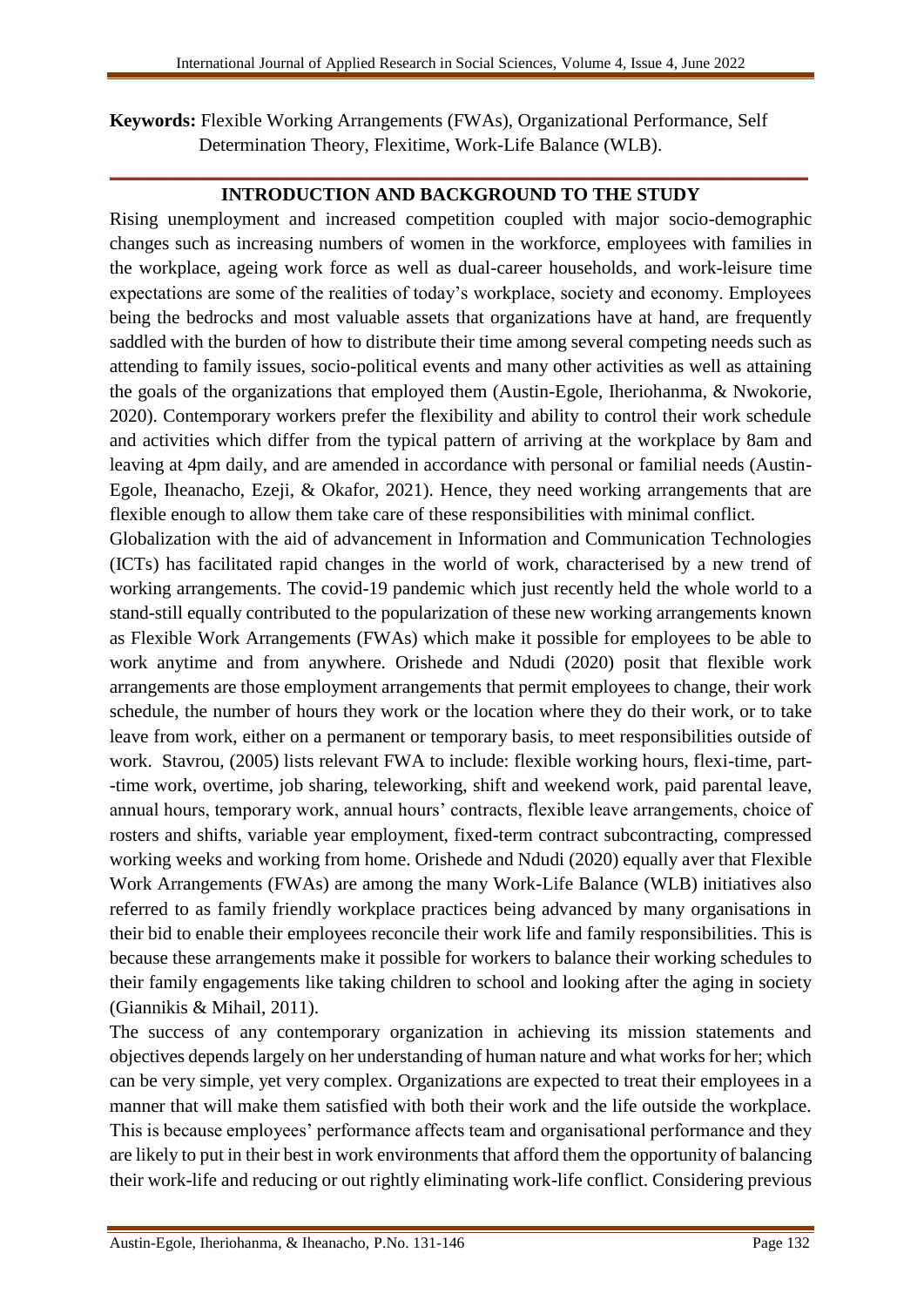studies that indicate that the way work is structured affects the performance levels of employees and work related outcomes (Essien & Edwinah, 2017; Linnoff, Smith & Smith, 2014; Smith, Smith & Brower, 2016), this research seeks to examine the extent to which Flexible Work Arrangements (FWAs) have been embraced in the Nigerian work environment and to fill in the yearning gap of ascertaining how flextime, flexible shift and leaves relate to organizational performance using the NBC Plc Owerri and Camela Vegatable Oil Company Limited Owerri as focal points

## **Research Questions**

The research seeks to answer the following pertinent questions;

- 1. Are flexible working arrangements practiced in Nigeria Bottling Company Plc and Camela Vegetable Oil Company Ltd?
- 2. Are employees allowed flexitime as coordinated by the organizations?
- 3. Are employees allowed flexible shift as coordinated by the Organizations?
- 4. Is leave granted to employees by the organizations as the need arises
- 5. What recommendations can be proffered with regard to these emerging work trends to ensure improved, efficient and optimal performance?

## **Objectives of the Study**

The objectives of the study are;

- 1. To investigate if flexible working arrangements are practiced in Nigeria Bottling Company Plc and Camela Vegetable Oil Company Ltd.
- 2. To find out if employees are allowed flexitime as coordinated by the organizations.
- 3. To ascertain if employees are allowed flexible shift as coordinated by the organizations.
- 4. To find out if leave is granted to employees by the organizations as the need arises
- 5. To offer recommendations on means of ensuring effective and sustainable optimal performance vis-à-vis contemporary work practices in organizations.

## **Hypothesis**

H1: Flexitime has a significant positive effect on organizational performance.

## **LITERATURE REVIEW/CONCEPTUAL CLARIFICATIONS**

## **Flexible Work Arrangements (FWAs):**

Flexible work arrangements also known as non-standard or alternative work arrangements are primarily alternatives that permit an employee to work outside the traditional confines of a standard organization of work with regards to such paradigms as amount, distribution of working time and place of work (Austin-Egole, Iheriohanma, & Nwokorie, 2020). They are used to describe any role that does not conform with the conventional 8-to-4, five-day work week structure and include work arrangements, policies, practices, formal or informal, that deviate from standard employment involving fixed daily hours on the employer's premises (Gardiner & Tomlinson, 2009) and allows employees to vary when and where work is carried out (Maxwell, Rankine, Bell & MacVicar 2006). Kossek, Hammer, Thompson and Burke (2014) classify flexible work arrangements into four primary categories; time, location and connectivity, amount of work and continuity/time off. Flexibility in time gives employees choice on how the total weekly hours are spread out to manage non-work demands. Here, employees may work for longer hours for a few days, for instance, four 10-hours-days instead of the normal five 8-hour days. Employees can adjust their arrival and departure times to and from work within management parameters, to meet their personal needs (Avery& Zabel, 2001). This is to ensure that they are available during the core hours to help managers with the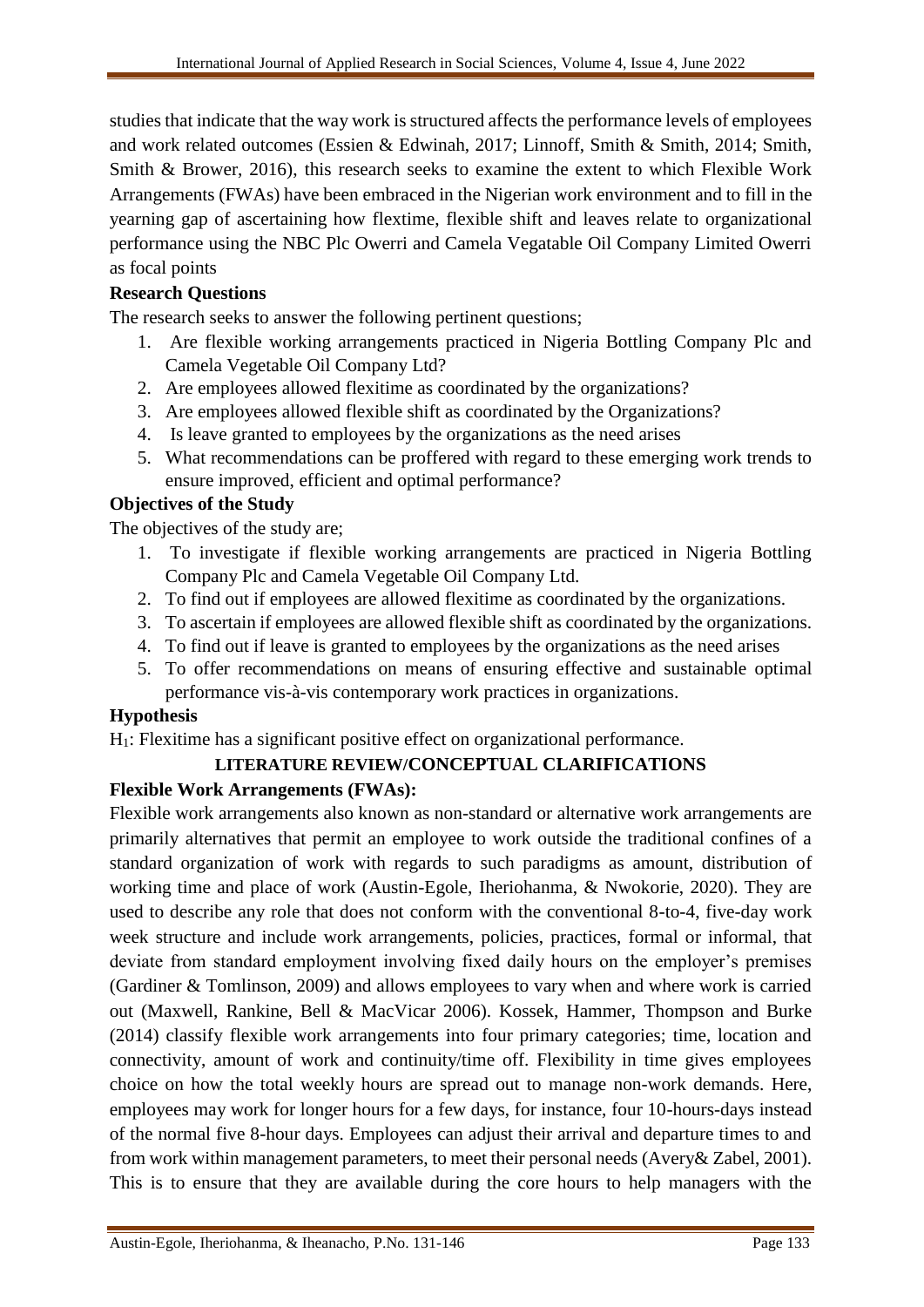coordination of meetings and supervision (Van Dyne, Kossek & Lobel, 2007). An example is Flextime - which according to ILO (2011) allows full-time workers to choose when to start and finish work as long as they are onsite during the core band hours, such as 10 a.m. to 3 p.m. Flexible shift works is another example and involves working outside of standard work hours oftentimes includes working at night which allows for uninterrupted production as workers are allowed to choose different time periods (shifts) to work during one day thus ensuring that the operations continue non-stop 24/7 (Smith, Folkard, Tucker & Evans, 2010). Others include job share, phased retirement, contract work, part time jobs and term time working.

Flexibility in location and connectivity also known as telework or flexplace, enables employees to work at locations different from the main worksite, while electronically communicating with the organization and clients with the aid of Information and Communication Technologies (ICTs) (Kossek &Michel, 2011) which makes it possible for employees to engage in regular tele- interactions with work colleagues, while reducing both the commuting time and the need to acquire urban office space. It includes telecommuting, home-based telework, satellite offices or neighbourhood work centers (Valenduc & Vendramin, 2001). Austin-Egole, et al, (2021) highlight part-time, reduced-load work and job-sharing as examples of flexibility in amount of work. In part-time work, employees accept to work for fewer hours weekly than the standard workweek (Zeytinoglu, Cooke, & Mann, 2009). Reduced-load work involves working less than the standard full-time with corresponding reduction in pay (Lee, MacDermid & Buck, 2000) while job-sharing involves two employees working in such a way that their joint weekly work hours corresponds to the standard week working hours of one employee (Kottey& Sharma, 2016).

Flexibility in work continuity and time off are those forms of flexible work arrangements that allow for short-term breaks in employment without one losing his job (Etzion, 2003) and includes leaves and sabbaticals, vacation and sick time, comp time and career. Organizations usually pay for the time off and employees can make requests for leaves for various reasons such as military service, educational or family activities, travel or helping with family related matters. Employers support leaves so that their employees can acquire improved skills and competences, attend to care giving and health demands as well as prevent burnout as they come back to work refreshed and energized. Some forms of leaves include parental Leave, career's leave, emergency Leave, medical and paid family leave. Others are sick leave which is the official leave given to an employee to take time off from work to attend to their health needs without losing their pay (Ogueyungbo, Akinnusi, Igbinoba, Salau, Olokundun, & Falola, 2019) and study leave giving to an employee going through a study course that is approved by the employer. Sabbaticals are normally linked to academics and universities.

It is imperative to point out at this juncture that the impact of the of flexible working arrangements will not be effective felt if the arrangement is not supported by the culture of the organization (Austin-Egole, et al ,2021). By organizational culture it means that it is be imbedded in organizational structure, starting from the right job description and work policies. Organizational culture and support are very crucial for successful implementation of flexible work arrangement the resultant improved organizational performance.

#### **Organizational Performance**

Austin-Egole and Iheriohanma (2020) noted that the concept of organizational performance, has been variously approached by different experts because of its exceedingly broad nature.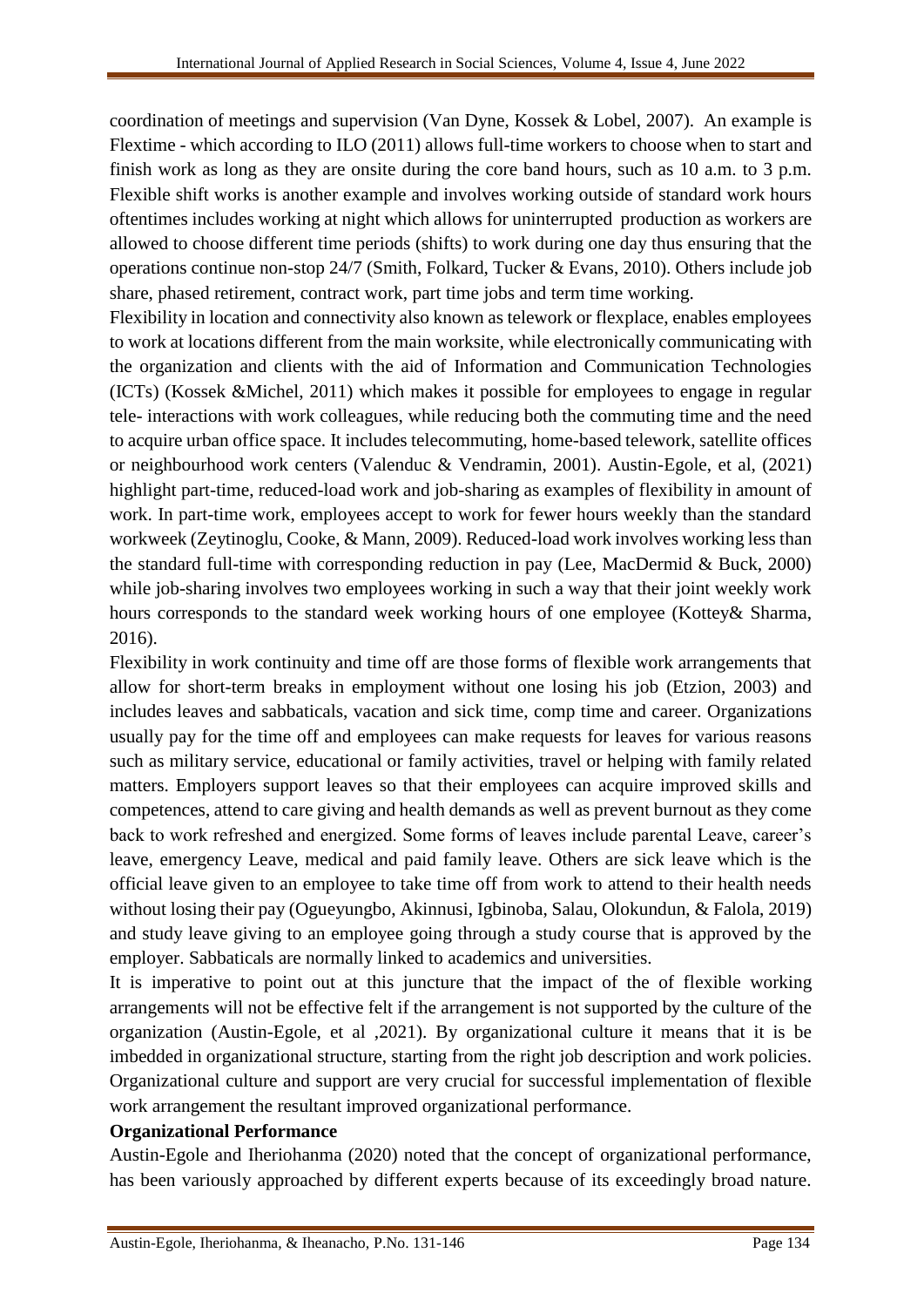Agburu, Anza & Iyortsuun, (2017) aver that organizational performance is the output of the organization, the fact notwithstanding whatever criteria used in getting at it. Hence, organizational performance could be summarised as the process of achieving the organization's predetermined goals by increasing efficiency, quality, productivity, and profitability from both the customer and the organizational perspective. The performance of the employees is pivotal to achievement of optimal performance of any organisational given the fact that human resources constitute the most prized resources of the organisation (Orishede & Ndudi, 2020). Employee performance relates to how well workers behave in the workplace and perform job duties obligated to them (Donohoe, 2019). Organisations need highly performing employees not only to meet their goals but also in order to deliver the products and services they specialise in and ultimately to attain superior advantage over competitors. When employee performance is poor, an organisation may not be able to satisfy customers and this will negatively affect its sales, profits and company reputation.

The outcomes of FWA on organizational performance have been classified into two by Klindzic and Marić (2019) as financial performance and non- financial performance. absenteeism, turnover and retention are the most regularly studied non-financial performance variables with regards of flexible working arrangements. Battisti and Vallanti (2013) and Stavrou (2005) are in agreement that in workplaces without workplace flexibility options, employees try to improve their work-life balance by either calling in sick even when they are actually not or reducing the amount of work they do. Berkery, Morley, Tiernan, Purtill, and Parry (2017) aver that employees perceive employers who offer FWA as attentive to their needs and this inspires them to be more committed to their work, and eventually results in reduced levels of turnover, absenteeism and improved retention. In their independent studies Stavrou (2005) and McNall, Masuda and Nicklin (2010) attest that the availability of FWA in organizations actually decreases employee turnover. Some of the financial measures studied in relation to FWAs are profit, profitability, return on assets, productivity, return on investment and return on equity (de Menezes & Kelliher, 2011; Stavrou, 2005). Berkery et al. (2017) posited that Human Resources Management (HRM) practices that increase workforce flexibility are known to enhance productivity and innovativeness which eventually leads to increased financial performance manifested in increased profitability.

## **Work-Life Balance**

Integrating work and family is part of the major challenges faced in everyday reality of majority of workers. coordinating multiple divergent roles as individuals is even more daunting (Rothbard, Phillips & Dumas, 2015). Ideally, organisations are required to effectively integrate employees' work and non-work roles such that levels of multiple-role conflict, and the associated stress and job-dissatisfaction, are minimised or avoided (De Bruin & Dupuis, 2004). The ability to balance the incompatible inter-role pressures from the work and family domains is thus of paramount importance. Work-life balance is a relatively new concept that connotes a condition of equilibrium where the demand of a person's work equals that of his personal life. Muchiti and Gachunga (2015) see work-life balance in its broadest sense, as a satisfactory level of involvement or "fit'' between the multiple roles in a person's life. This is based on their (Muchiti and Gachunga) inclination that paid work and personal life should be seen more like complementary than competing elements of life. Thus, work-life balance summarily involves people's ability to manage simultaneously the multifaceted demands of life.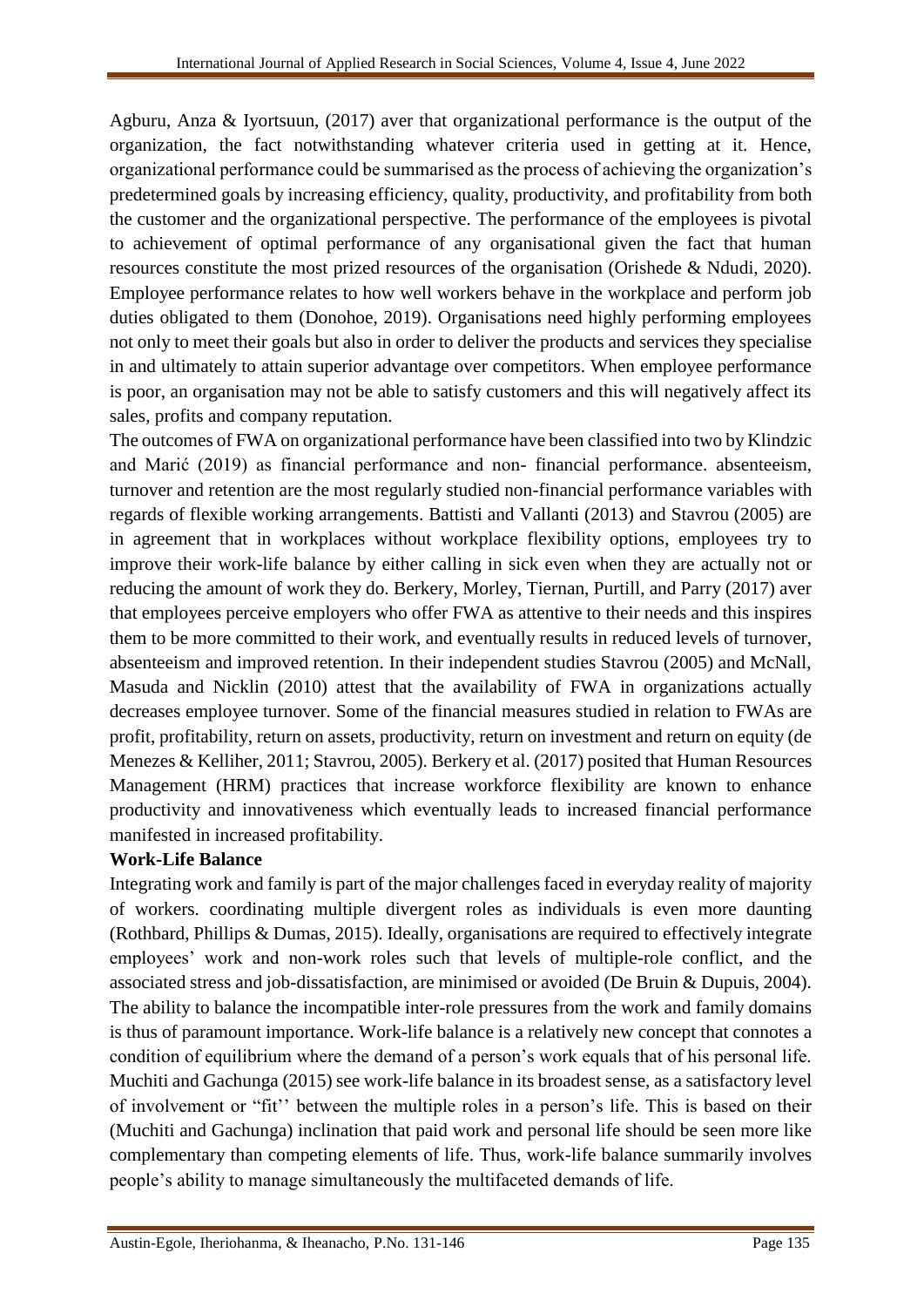The importance of effective management of employees' work-life balance has increased markedly over the past 20 years (De Bruin & Dupuis, 2004) and requires organisations to recognise and account for the array of non-work roles that impact their employees workinglives (Higgins & Duxbury, 2005). Purcell (2002) avers that organisations interest in the management of the WLB is borne out of evidence that there is a clear relationship between the way people are managed and organisational performance. thus, the ability to offer effective WLB employment opportunities has become a source of competitive advantage. In attempts to achieve a WLB, some western organisations have adopted some policies such as on-site childcare facilities, on-site gymnasiums, telecommuting opportunities, and even on-site sleeping quarters for the employee and their family (Hacker & Doolen, 2003). all of which not only help to increase the flexibility with which employees can enact their work-roles but also simultaneously enables them to perform their family-based roles. Giving employees more control over their work life balance means they are more productive during each working hour. Provision of basic welfare facilities like the on-site- child-facilities can be very motivating especially now that a lot of organisations have women of child bearing age with infants. With their children hereby where they can be easily accessed by the mothers, the women can be more relaxed and concentrate on their work thus increasing performance

## **Theoretical Framework: Self Determination Theory (SDT)**

Deci and Ryan (2002) postulate that Self Determination Theory (SDT) is an important theory of motivation and personality that addresses three universal innate and psychological needs: Competence, Psychological Relatedness and Autonomy. The theory argues that meeting of these universal needs will help people to function and grow optimally. While competence seeks to control the outcome and experience mastery, Psychological Relatedness is the universal want to interact, be connected to, and experience caring for others and Autonomy is the universal urge to be causal agent of one's integrated self (such as part time working and freelancing). Furthermore, the theory proposes that people prefer to feel they have control over their actions, to the extent that anything that makes a previously enjoyed task appear more like an obligation than a freely chosen activity will undermine motivation (Deci & Ryan, 2002). Self determination theory is chosen as the theoretical framework of this study because it is one of the contemporary theories of motivation and represents the current state of thinking– that when employees get the feeling of fulfillment as a result of engaging in the work they love doing, they are satisfied with their jobs, feel like they fit into their organization better and may perform better (Bono & Judge 2003). Thus, employees who feel what they do is within their control as a result of free choice are likely to be committed to both their work and their employers (Meyer, Becker and Vandenberghe, 2004). In view of this, this research will seek to find out if flexible working arrangements such as flexi-time, flexible shift and leave which give employees freedom of choice of when to work are practiced in Nigeria Bottling Company Plc Owerri and Camela Vegetable Oil Company and their effects on organizational performance.

## **RESEARCH METHODOLOGY**

#### **Research Design**

For the purpose of this study, the survey design was used to obtain relevant data. In a survey study, the questionnaire and interviews were utilized to collect data across the research elements/population.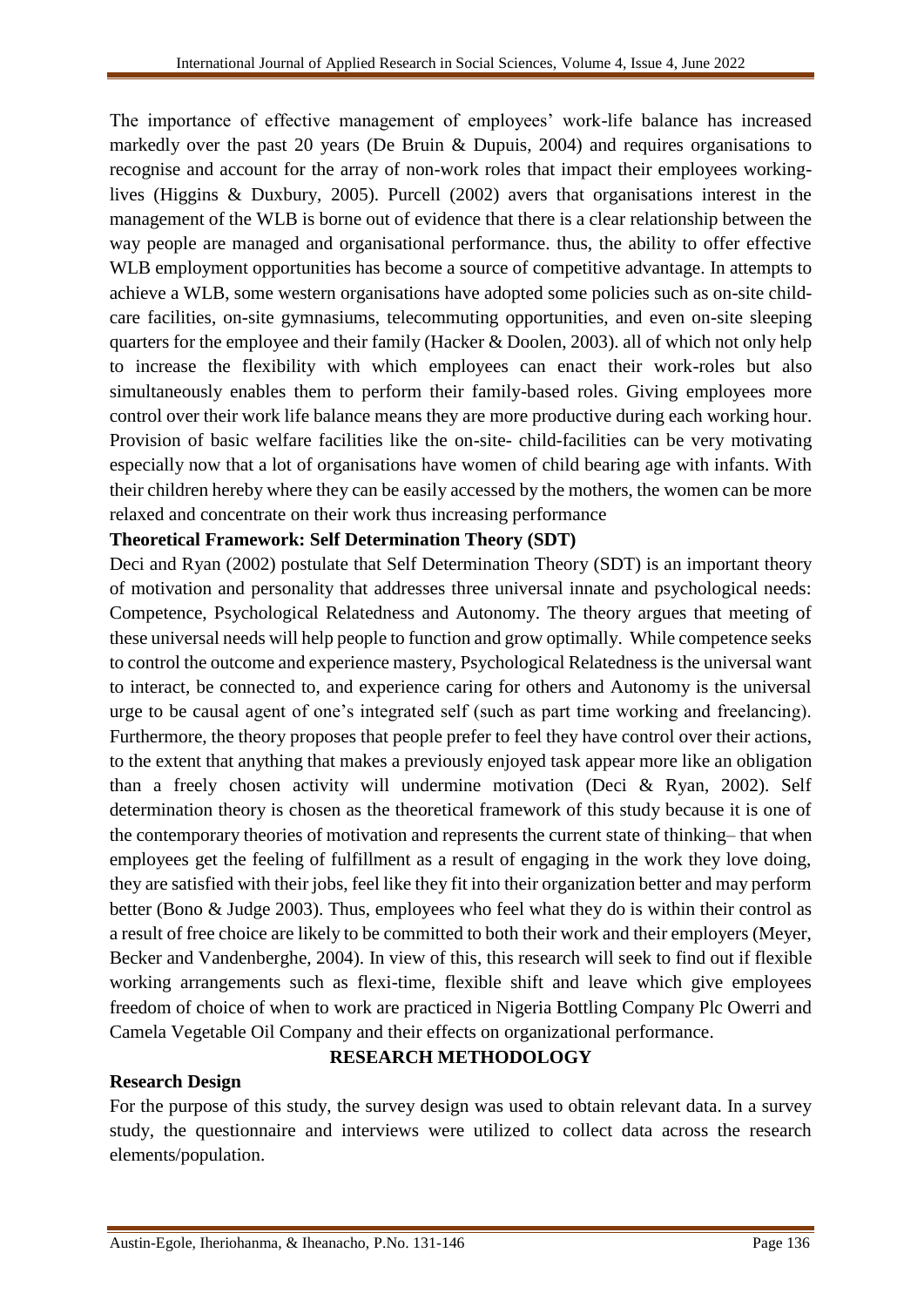## **Area of Study**

The study was conducted at the Nigerian Bottling Company Plc, Owerri Plant located at the New Industrial Layout and Camela Vegetable Oil Company Ltd both located at the New Industrial Layout, Onitsha Road, Owerri, Imo- State Nigeria. Both companies have production of goods as their primarily focus. The Nigeria Bottling Company (NBC) Plc produces Fanta, Coca-Cola, Sprite, Eva water, Schweppes, Five Alive Fruit Juice, Monster, Predator and Cappy Fruit Juice. (Company's Corporate Profile, 2019) while Camela Vegetable Oil Company Limited is an indigenous company involved in the production of palm kernel oil and palm kernel cake. While the palm kernel cake is sold to producers of animal feed and solvent extractors, the palm kernel oil is further processed to produce a vegetable oil - as Camela Vegetable Oil and fatty acid which are sold to soap producers (Company's Corporate Profile, 2019).

## **Population and Sampling Procedure**

The population of study is 924 (comprising of 404 permanents and 400 temporary staff of the NBC and 120 staff of Camela Vegetable Oil Company Limited which). (See Table i). The population of Camela Vegetable Oil Company Ltd was considered not too large to be sampled. for the NBC, 303 which is three quarters (3/4) of the permanent staff population plus 200 which is half (1/2) of the temporary staff population amounting to 503 is the sample size and is regarded as representative of the staff population of 804. instruments of primary data collection were the questionnaire and interview. Multistage sampling involving stratified, quota and random sampling methods were adopted to ensure that the appropriate number of respondents ae sampled for the various departments. the heads of the various departments of both organizations were interviewed (six departments in NBC Plc and five departments in Camela Vegetable Oil Company Ltd). The Likert 5point scale with options weighted as; i. Strongly agree 5 ii. Agree 4 iii. Undecided 3 iv. Disagree 2 v. Strongly disagree 1 was used in the construction of close-ended questions for easy interpretation. The Close-ended questions were used to ensure reliability. The questionnaire was self-administered at about noon on a working day through the heads of the various departments to reduce the incidence of un-returned questionnaire.

#### Table 1

| vegetable Ott Company Limited According to Departments |     |                             |       |               |
|--------------------------------------------------------|-----|-----------------------------|-------|---------------|
| Department                                             |     | NBC Permanent NBC Temporary | Total | <b>CAMELA</b> |
| Production                                             | 138 | 193                         | 331   | 62            |
| Haulage                                                | 20  | 34                          | 54    | -             |
| Administration                                         |     |                             |       | 24            |
| Warehousing & Distribution                             | 33  | 61                          | 94    | -             |
| Sales & Marketing                                      | 167 | 103                         | 270   | 12            |
| Finance                                                | 30  |                             | 27    | 12            |
| HR.                                                    | 16  |                             | 20    | 10            |
| Total                                                  | 404 |                             | 804   | 120           |

*Population of Employees of Nigerian Bottling Company Owerri Plant and Camela Vegetable Oil Company Limited According to Departments*

Source: NBC Employee's Distribution Chart from CCHBC Nigeria Intranet and Camela Vegetable Oil Company Limited s Corporate Profile.

Table 1 above shows the population of Nigeria Bottling Company Owerri Plant and Camela Vegetable Oil Company Limited.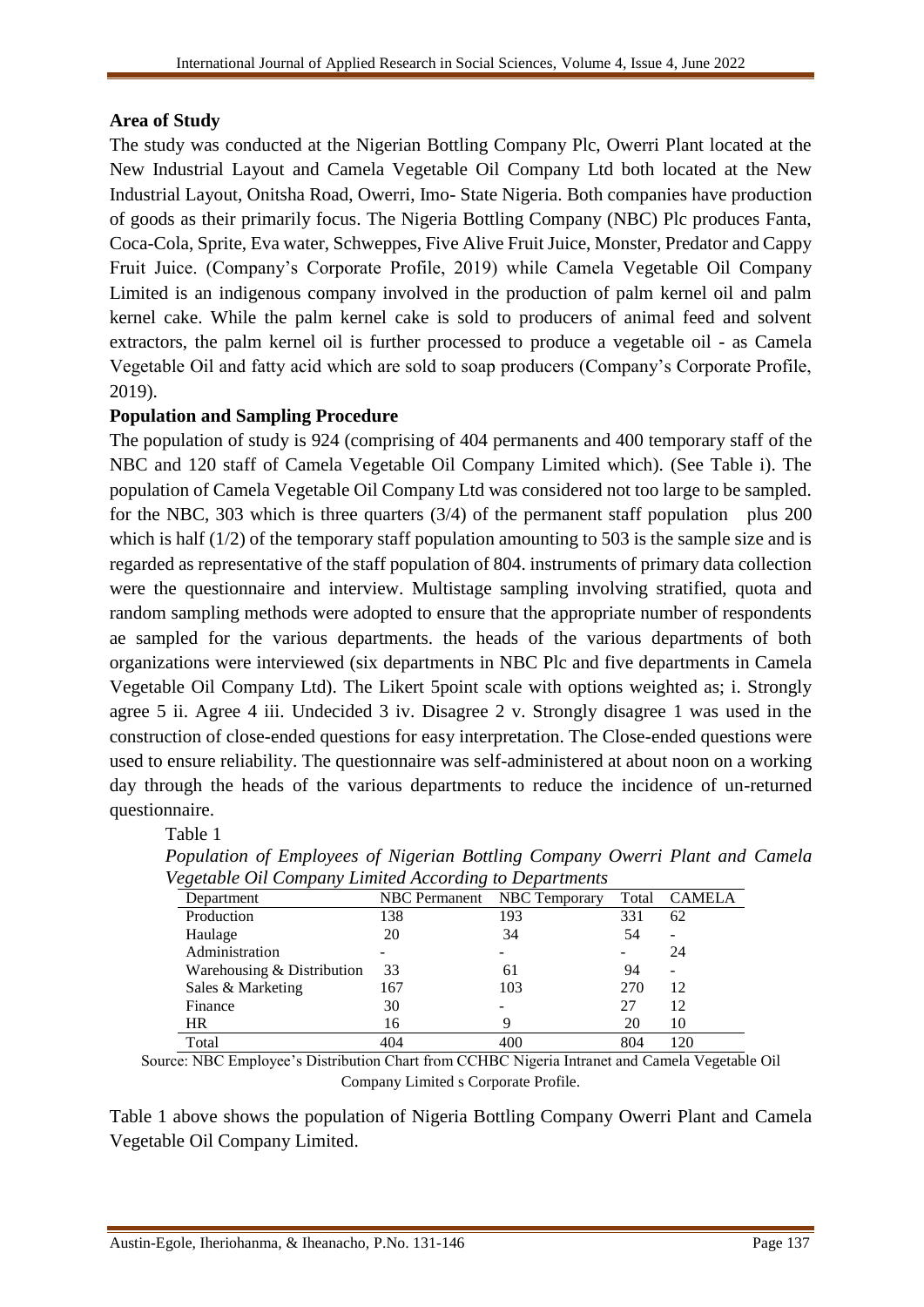| Departments                | Permanent                | Temporary | Total |  |  |  |  |  |  |  |  |
|----------------------------|--------------------------|-----------|-------|--|--|--|--|--|--|--|--|
| Production                 | 104                      | 97        | 201   |  |  |  |  |  |  |  |  |
| Haulage                    | 15                       | 17        | 32    |  |  |  |  |  |  |  |  |
| Warehousing & Distribution | 27                       | 30        | 57    |  |  |  |  |  |  |  |  |
| Finance                    | 20                       |           | 20    |  |  |  |  |  |  |  |  |
| <b>HR</b>                  | 12                       | 5         | 17    |  |  |  |  |  |  |  |  |
| Sales & Marketing          | 125                      | 51        | 176   |  |  |  |  |  |  |  |  |
| Total                      | 303                      | 200       | 503   |  |  |  |  |  |  |  |  |
|                            | Source: Field Work, 2019 |           |       |  |  |  |  |  |  |  |  |

| Table 2                                             |  |  |
|-----------------------------------------------------|--|--|
| Stratified / Quota Sampling Size for NBC Plc Owerri |  |  |

Table 2 above shows the stratified/quota sampled size from the departments of NBC for the study.

## **Method of Data Analysis**

The percentage distribution is used as technique for quantitative data analysis to determine the proportion of respondents to the various responses. The chi-square  $(x^2)$  statistics was used to test the hypotheses of the study. It is given by the formula:

$$
x^2 = \sum_{E} (0-E)
$$

Where:

 $x^2$  = Chi-squared,  $\sum$  = Sum of, E = Expected frequency, O = Observed frequency (Kelley and Donnelly, 2009). In testing the significance of the chi-square  $(X2)$ , due consideration was given to the degree of freedom and the level of significance.

 $df = (r - 1) (c - 1)$  (for a multivariate case) and  $df = K-1$  for a one variable case) (Kelley and Donnelly, 2009) is the formula used for calculating the degree of freedom (df) Where

 $df = degree of freedom, r = number of rows, c = number of columns, K = number of$ categories and 1 is constant. As for the Alpha level of significance, this study assumed  $\alpha = 0.05$ significance level in the testing of the hypotheses

#### **RESULTS AND DISCUSSION**

## **Presentation of Data**

Table 3

| Distribution and Return Rate of Questionnaire |            |                                        |              |               |              |
|-----------------------------------------------|------------|----------------------------------------|--------------|---------------|--------------|
| <b>QUESTIONNAIRE</b>                          |            | <b>NBC PLC</b>                         |              | <b>CAMELA</b> | <b>TOTAL</b> |
|                                               | <b>PER</b> | TEM                                    | <b>TOTAL</b> |               |              |
| <b>Ouestionnaire distributed</b>              | 303        | 200                                    | 503          | 120           | 623          |
| Questionnaire returned                        | 284        | 186                                    | 470          | 110           | 580          |
| Questionnaire not returned                    | 19         | 14                                     | 33           | 10            | 43           |
| % of questionnaire returned                   | 94         | 93                                     | 93.5         | 92            | 93           |
| % of questionnaire not returned               | 6          |                                        | 6.5          |               |              |
|                                               |            | $\gamma_{\text{ouco}}$ Eight Work 2010 |              |               |              |

Source: Field Work, 2019

"PER" and "TEM" as used in the table above and in other subsequent tables represents respondents from the permanent and temporary staff of NBC Plc Owerri while TOT and NO. represent total and number respectively. Table iii shows that out of 623 copies of questionnaire distributed, 470 were returned in Nigerian Bottling Company Plc, representing 93.5%, while 110 representing 92% were returned in Camela Vegetable Oil Company Limited, Owerri. Thus, 580 copies of questionnaire representing 93% were returned implying that there was a high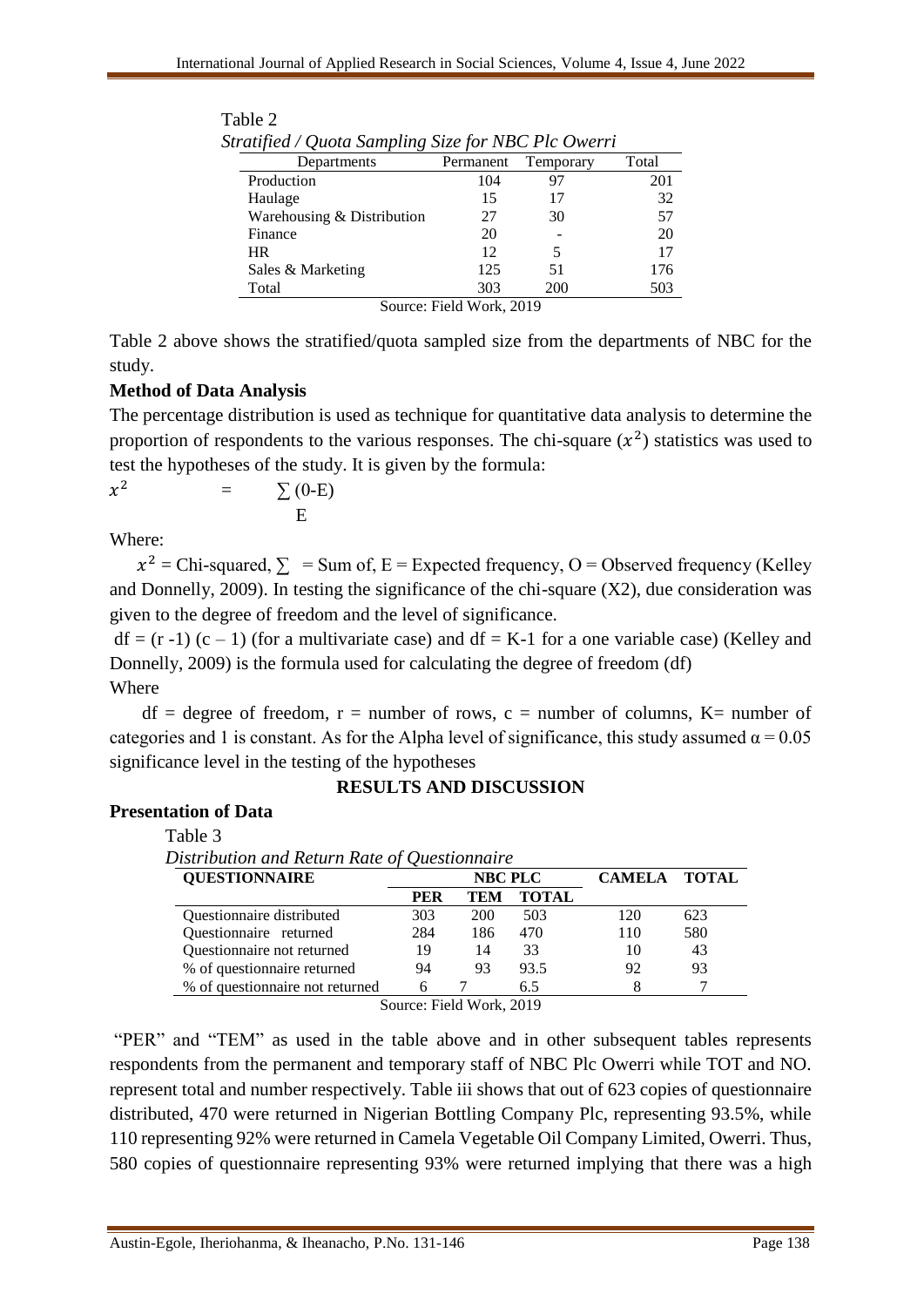return rate of the questionnaire. The analysis of data collected was made based on this figure of returned questionnaire

|                       |               |            |            | <b>NBC PLC</b>           |                          |            |      | <b>CAMELA</b>            |      | <b>SEX</b>               |                | <b>TOTAL</b> |            |
|-----------------------|---------------|------------|------------|--------------------------|--------------------------|------------|------|--------------------------|------|--------------------------|----------------|--------------|------------|
| <b>CATEGORY</b>       | <b>OPTION</b> | <b>PER</b> | (%)        | <b>TEM</b>               | (%)                      | <b>TOT</b> | (%)  | NO.                      | (%)  | M                        | $\mathbf{F}$   | <b>Total</b> | (%)        |
| <b>Sex</b>            | Male          | 220        | 77.5       | 70                       | 37.6                     | 290        | 61.7 | 80                       | 72.7 | 370                      | $\blacksquare$ | 370          | 63.8       |
|                       | Female        | 64         | 22.5       | 116                      | 62.4                     | 180        | 38.3 | 30                       | 27.3 | $\overline{\phantom{a}}$ | 270            | 210          | 36.2       |
|                       | <b>TOTAL</b>  | 284        | <b>100</b> | 186                      | 100                      | 470        | 100  | 110                      | 100  | 370                      | 210            | 580          | 100        |
| Age                   | 20& Below     | 62         | 21.8       | 59                       | 31.7                     | 121        | 25.7 | $\overline{\phantom{a}}$ |      | 91                       | 30             | 121          | 20.9       |
|                       | $21-30$       | 91         | 32.0       | 83                       | 44.6                     | 174        | 37.1 | $\overline{\phantom{a}}$ |      | 92                       | 82             | 174          | 30.0       |
|                       | $31 - 40$     | 90         | 31.7       | 44                       | 23.6                     | 134        | 28.5 | 70                       | 63.6 | 127                      | 77             | 204          | 35.2       |
|                       | $41 - 50$     | 30         | 10.6       | $\overline{\phantom{a}}$ |                          | 30         | 6.4  | 20                       | 18.2 | 40                       | 10             | 50           | 8.6        |
|                       | Above 50      | 11         | 3.9        | $\overline{\phantom{a}}$ | $\overline{\phantom{a}}$ | 11         | 2.3  | 20                       | 18.2 | 20                       | 11             | 31           | 5.3        |
|                       | <b>TOTAL</b>  | 284        | 100        | 186                      | 100                      | 470        | 100  | 110                      | 100  | 370                      | 210            | 580          | <b>100</b> |
| <b>Marital Status</b> | Single        | 131        | 46.1       | 59                       | 31.7                     | 190        | 40.4 | 10                       | 9.1  | 119                      | 81             | 200          | 34.5       |
|                       | Married       | 153        | 53.9       | 127                      | 68.3                     | 280        | 59.6 | 100                      | 90.9 | 251                      | 129            | 380          | 65.5       |
|                       | <b>TOTAL</b>  | 284        | 100        | 186                      | 100                      | 470        | 100  | 110                      | 100  | 370                      | 210            | 580          | <b>100</b> |

Table 4 *Background Characteristics of Respondents*

Source: Responses from section A of the questionnaire

Table 4 above contains the response information on section A of the questionnaire. It reveals that a greater percentage of the respondents, 63.8%, are males, while 36.2% are females. Those 20 years and below make up 20.9% of the respondents while 5.3% are for those above 50 years. Majority of the respondents (35.2%) are within the 31- 40 years' age bracket implying that most of the employees are in their youth.

#### Table 5

|                                  |  | Responses on whether Employees are allowed Flexi-time to Choose their Work Time as |         |  |        |  |       |  |
|----------------------------------|--|------------------------------------------------------------------------------------|---------|--|--------|--|-------|--|
| Coordinated by the Organizations |  |                                                                                    |         |  |        |  |       |  |
|                                  |  |                                                                                    | NBC PLC |  | CAMELA |  | TOTAL |  |

|                          |            |      | NBC PLC                |      |     |      | <b>CAMELA</b>            |                          | <b>TOTAL</b> |            |
|--------------------------|------------|------|------------------------|------|-----|------|--------------------------|--------------------------|--------------|------------|
| Options                  | <b>PER</b> | $\%$ | TEM                    | $\%$ | TOT | %    | NO.                      | $\%$                     | TOT          | $\%$       |
| <b>Strongly Agree</b>    |            |      |                        |      | -   |      |                          |                          |              | -          |
| Agree                    | 15         | 5.2  | 11                     | 5.9  | 26  | 5.5  |                          | $\overline{\phantom{0}}$ | 26           | 4.4        |
| Undecided                | 19         | 6.8  | 15                     | 8.1  | 34  | 7.3  | $\overline{\phantom{a}}$ | $\overline{\phantom{a}}$ | 34           | 6.0        |
| Disagree                 | 178        | 62.6 | 117                    | 62.9 | 295 | 62.7 | 30                       | 27.3                     | 325          | 56.0       |
| <b>Strongly Disagree</b> | 72         | 25.4 | 43                     | 23.1 | 115 | 24.5 | 80                       | 72.7                     | 195          | 33.6       |
| <b>TOTAL</b>             | 284        | 100  | 186                    | 100  | 470 | 100  | <b>110</b>               | 100                      | 580          | <b>100</b> |
|                          |            |      | $C = \Gamma 11 1 2010$ |      |     |      |                          |                          |              |            |

Source: Field work, 2019

It is evident from table 5 above that respondents from the two organizations are not allowed to choose their work time. While 87.2% of respondents from NBC Plc disagree that they are allowed to choose their work time, 100% of the respondents from Camela Vegetable Oil Company Limited Ltd also disagree. In all, 89.6% of the respondents disagree, 6% are undecided while 4.4% agree. This shows that these organizations are yet to imbibe flexitime as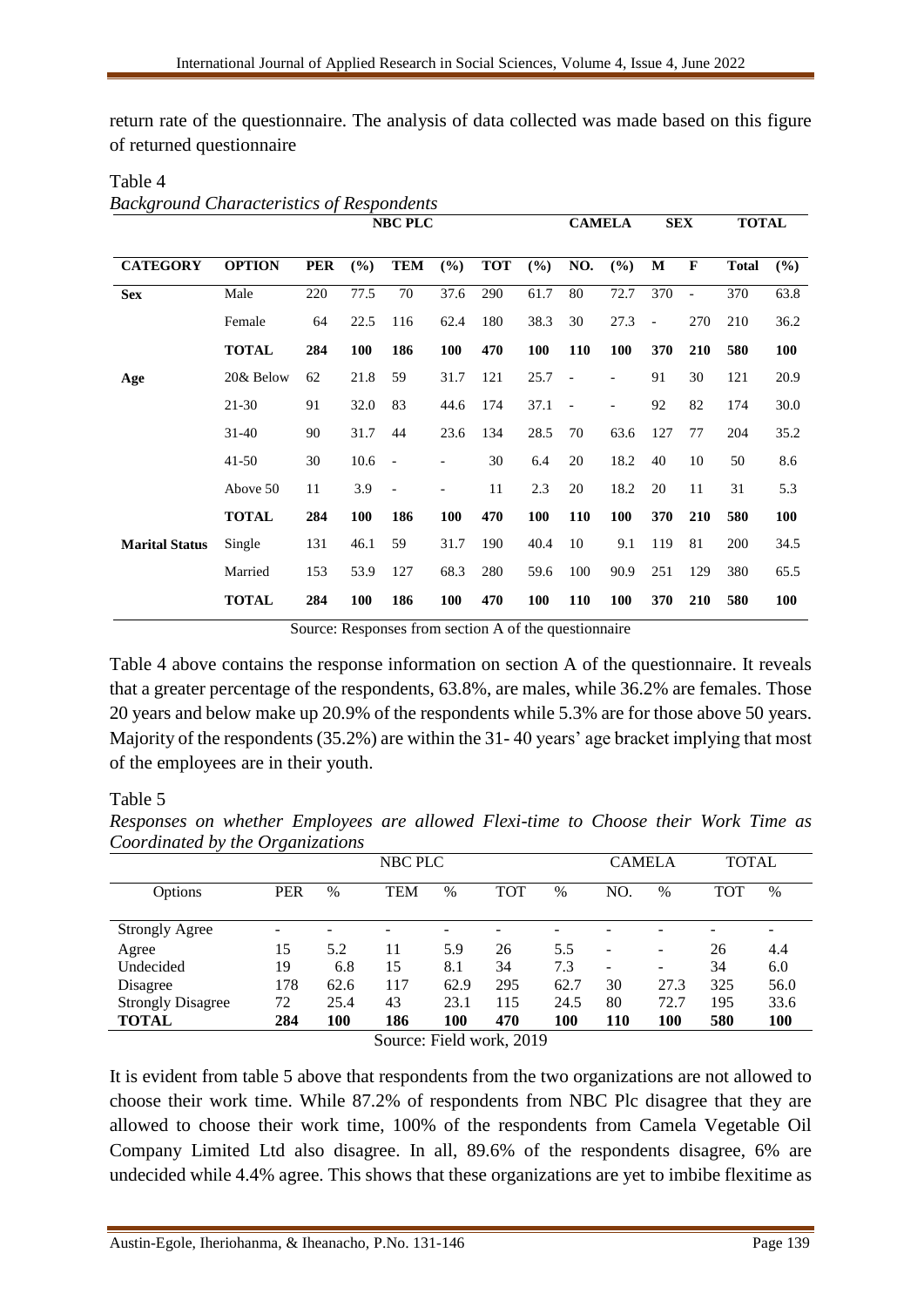an emerging trend in their organizations' operations. Thus, they are neither practicing flexitime nor reaping its benefits of helping to balance the work-life of the employees which improves organizational performance.

Table 6

*Responses on whether Employees are Allowed Flexible Shift time to Choose their shift time as Coordinated by the Organizations* 

|                          |                          |      |            | <b>NBC PLC</b> |            |      |     | <b>CAMELA</b> | TOTAL      |      |  |
|--------------------------|--------------------------|------|------------|----------------|------------|------|-----|---------------|------------|------|--|
| Options                  | <b>PER</b>               | $\%$ | <b>TEM</b> | $\%$           | <b>TOT</b> | $\%$ | NO. | $\%$          | <b>TOT</b> | $\%$ |  |
|                          |                          |      |            |                |            |      |     |               |            |      |  |
| <b>Strongly Agree</b>    |                          | 2.4  | 6          | 3.2            | 13         | 2.7  |     | ۰             | 13         | 2.2  |  |
| Agree                    | 83                       | 29.2 | 37         | 19.9           | 120        | 25.5 |     | ۰             | 120        | 20.7 |  |
| Undecided                | 14                       | 5.1  | 23         | 12.4           | 37         | 8.0  | 9   | 8.2           | 46         | 8.5  |  |
| Disagree                 | 149                      | 52.4 | 55         | 29.6           | 204        | 43.4 | 51  | 46.4          | 256        | 44.1 |  |
| <b>Strongly Disagree</b> | 31                       | 10.9 | 65         | 34.9           | 96         | 20.4 | 50  | 45.4          | 142        | 24.5 |  |
| <b>TOTAL</b>             | 284                      | 100  | 186        | 100            | 470        | 100  | 110 | 100           | 580        | 100  |  |
|                          | Source: Field work, 2019 |      |            |                |            |      |     |               |            |      |  |

Table 6 shows that 63.8% of the respondents from NBC Plc disagree that the organization allows them to choose their shift time while 91.8% of respondents Camela Vegetable Oil Company Limited equally disagree. In total 68.6% of the respondents disagree, 22.9% agree and 8.5% are undecided.

Table 7

*Responses on whether Employees are Allowed to Choose their Leave as the need arises as Coordinated by the Organizations*

|                          |            |      |            | NBC PLC |     |      | <b>CAMELA</b> |      |     | TOTAL |
|--------------------------|------------|------|------------|---------|-----|------|---------------|------|-----|-------|
| Options                  | <b>PER</b> | $\%$ | <b>TEM</b> | $\%$    | тот | $\%$ | NO.           | $\%$ | тот | $\%$  |
|                          |            |      |            |         |     |      |               |      |     |       |
| <b>Strongly Agree</b>    | 81         | 28.5 | 75         | 40.3    | 156 | 33.2 | 33            | 30.0 | 189 | 32.5  |
| Agree                    | 127        | 44.7 | 55         | 29.5    | 182 | 38.7 | 53            | 48.2 | 235 | 40.5  |
| Undecided                | 22         | 7.7  | 9          | 5.0     | 31  | 6.7  |               | 6.4  | 38  | 6.7   |
| Disagree                 | 22         | 7.7  | 41         | 22.0    | 63  | 13.4 | 8             | 7.2  | 71  | 12.2  |
| <b>Strongly Disagree</b> | 32         | 11.3 | 6          | 3.2     | 38  | 8.0  | 9             | 8.2  | 47  | 8.1   |
| <b>TOTAL</b>             | 284        | 100  | 186        | 100     | 470 | 100  | 110           | 100  | 580 | 100   |

Source: Field work, 2019

In table vii,  $73.2\%$ ,  $69.8\%$  and  $78.2\%$  of the respondents from the permanent and temporary staff of NBC Plc and Camela Vegetable Company Ltd respectively agree that their organizations allow them to choose their leave as the need arises. On the whole, 73% of the respondents agree, 20.3% disagree, while 6.7% are undecided. This is a consensus opinion among the interviewees from both organizations about paternal leave. They all agree that only women are permitted a three-month maternal leave after putting to bed, paternal leave is not yet obtainable in their work organizations.

From Table 8, 49.6 % of the respondents from the permanent staff and 31.7% of the respondents from the temporary staff, both from NBC Plc and 8.1% of respondents from Camela Vegetable Oil Company Limited agree that flexitime improves organizational performance while 42.2% of the respondents from permanent staff, 64.4% of the respondents from temporary staff and 75.3% of the respondents from Camela Vegetable Oil Company Limited disagree.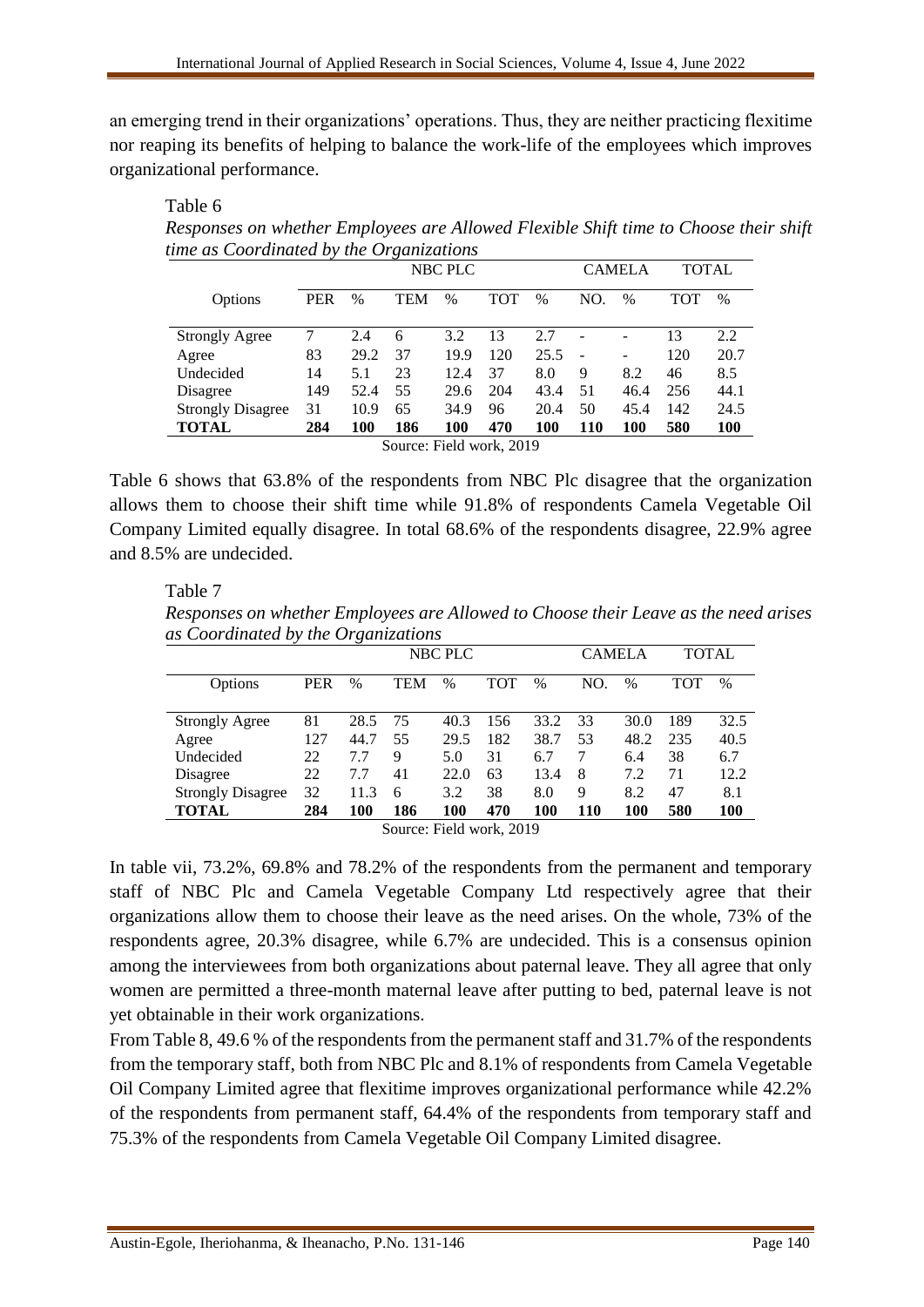| Organizations Improves Organizational Ferjormance |            |      | NBC PLC    |      |            |      | <b>CAMELA</b> |      | <b>TOTAL</b> |      |
|---------------------------------------------------|------------|------|------------|------|------------|------|---------------|------|--------------|------|
|                                                   |            |      |            |      |            |      |               |      |              |      |
| Options                                           | <b>PER</b> | %    | <b>TEM</b> | $\%$ | <b>TOT</b> | $\%$ | NO.           | $\%$ | <b>TOT</b>   | $\%$ |
| <b>Strongly Agree</b>                             | 104        | 36.6 | 38         | 20.4 | 142        | 30.2 |               |      | 142          | 24.5 |
| Agree                                             | 37         | 13.0 | 21         | 11.3 | 58         | 12.3 | 9             | 8.1  | 67           | 11.5 |
| Undecided                                         | 23         | 8.2  |            | 3.9  | 30         | 6.5  | 18            | 16.6 | 48           | 8.4  |
| Disagree                                          | 98         | 34.5 | 81         | 43.5 | 179        | 38.1 | 41            | 37.2 | 220          | 37.9 |
| <b>Strongly Disagree</b>                          | 22         | 7.7  | 39         | 20.9 | 61         | 12.9 | 42            | 38.1 | 103          | 17.7 |
| <b>TOTAL</b>                                      | 284        | 100  | 186        | 100  | 470        | 100  | 110           | 100  | 580          | 100  |

| Responses on whether Employees Choice of Work Time (flexitime) as Coordinated by their |  |  |  |
|----------------------------------------------------------------------------------------|--|--|--|
| Organizations Improves Organizational Performance                                      |  |  |  |

Source: Field work, 2019

From the response in Table 8 above, it is obvious that though these respondents are not allowed flexitime, yet 49.6 % and 31.7% of respondents from NBC Plc agree that flexitime will make the organization perform better. It implies that these respondents are aware of the efficacy of flexibility in directly balancing employees' work life and thus improving organizational performance.

#### Table 9

Table 8

*Responses on whether there is Provision of Day-Care Facilities for Nursing Mothers as a Means of Work Life Balance* 

| $\cdot$<br>$\cdot$<br>NBC PLC |      |            |      |            |      |                          | <b>CAMELA</b>            |            | <b>TOTAL</b> |  |
|-------------------------------|------|------------|------|------------|------|--------------------------|--------------------------|------------|--------------|--|
| <b>PER</b>                    | $\%$ | <b>TEM</b> | $\%$ | <b>TOT</b> | $\%$ | NO.                      | $\%$                     | <b>TOT</b> | $\%$         |  |
|                               |      |            |      |            |      |                          |                          |            |              |  |
|                               |      |            |      |            |      | $\overline{\phantom{0}}$ | $\overline{\phantom{0}}$ |            | 6.3          |  |
| 17                            | 6.0  | 52         | 27.9 | 69         | 14.6 | -                        | -                        | 69         | 11.9         |  |
| 32                            | 11.4 | 6          | 3.4  | 38         | 8.3  | 10                       | 9.1                      | 48         | 8.4          |  |
| 152                           | 53.5 | 79         | 42.4 | 231        | 49.1 | 41                       | 37.3                     | 272        | 46.9         |  |
| 60                            | 21.1 | 35         | 18.8 | 95         | 20.2 | 59                       | 53.6                     | 154        | 26.5         |  |
| 284                           | 100  | 186        | 100  | 470        | 100  | 110                      | 100                      | 580        | <b>100</b>   |  |
|                               | 23   | 8.0        | 14   | 7.5        | 37   | 7.8                      |                          |            | 37           |  |

Source: Field work, 2019

The above table 9 reveals that 74.6%, 61.2% and 90.9% of the respondents from the permanent and temporary staff of NBC Plc and Camela Vegetable Oil Ltd respectively disagree that there is provision of day care facilities for nursing mothers within the organizations' premises. In total, 73.4% of the respondents disagree, 17.9% agree while 8.4% are undecided. This shows that these organizations are yet to imbibe provision of day care centre as a means of work life balance. Some of those interviewed were of the opinion that they would prefer the maternity leave of nursing mothers to be extended rather than building day-care facilities within the organizations' premises. To them that facility will be more of a distraction to the women thus disrupting performance. This implies that the organization will have to lose a lot of work time and invariably this will mean decreased organizational performance of the female staff that are nursing. This is because the nursing mother will always take time out during work hours to go and check on the wellbeing of the infant she left behind.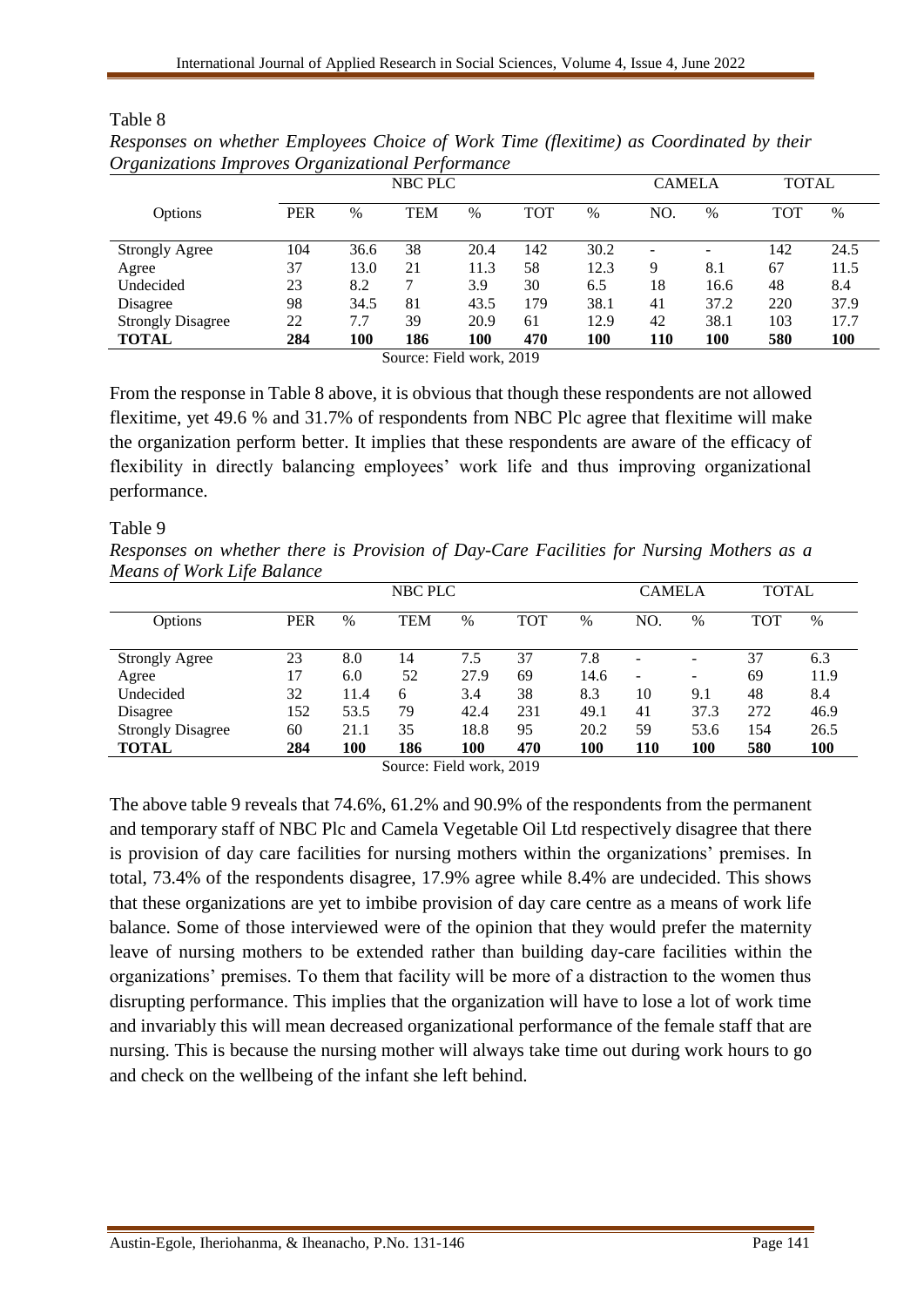| Computation of Chi-square Test of Hypothesis  |             |             |           |                      |                      |  |  |  |  |  |  |
|-----------------------------------------------|-------------|-------------|-----------|----------------------|----------------------|--|--|--|--|--|--|
| Options                                       | Observed    | Expected    | Deviation | Deviation<br>Squared | Deviation<br>Squared |  |  |  |  |  |  |
|                                               | Frequency O | Frequency E |           | $(O - E)^2$          | and Weighted         |  |  |  |  |  |  |
|                                               |             |             | $O-E$     |                      | $(0 - E)^2$          |  |  |  |  |  |  |
|                                               |             |             |           |                      |                      |  |  |  |  |  |  |
| Agree                                         | 209         | 193.3       | 15.7      | 246.49               | 1.3                  |  |  |  |  |  |  |
| Undecided                                     | 48          | 193.3       | $-145.3$  | 21112.1              | 109.2                |  |  |  |  |  |  |
| Disagree                                      | 323         | 193.3       | 129.7     | 16822.1              | 87.0                 |  |  |  |  |  |  |
| <b>TOTAL</b>                                  | 580         |             |           |                      | 197.5                |  |  |  |  |  |  |
| $\mathbb{C}_{\text{OMMOM}}$ Eight work $2010$ |             |             |           |                      |                      |  |  |  |  |  |  |

#### **Test of Hypothesis**

Table 10

**Source:** Field work, 2019

H1: flextime has a significant positive effect on organizational performance.

Ho: flexitime has no significant positive effect on organizational performance.

(Table vii was used to test hypothesis 4)

Level of significance: 0.05

df: 4

X 2 calculated: 197.5

 $X^2$  table value: 9.488

Here,  $H_0$  is rejected and  $H_1$  accepted. This means that employees who have flextime are more likely to be more productive than their counterparts who do not.

## **Discussion of Findings**

Analysis of data from the background information and characteristics of the respondents shows that 63.8% of the respondents are males while 36.2% of the respondents are females. This means that there is need to ensure that the peculiar needs of these female employees with regards to pregnancy and childcare should be taken into cognizance by organizations. From table ix, it is evident that provision of day-care facilities as means of work-life balance have not yet been integrated into the operations of these organizations of study. The tables reveal that 73.4% of the respondents disagree on the provision of day care facilities in the organizations premises. This shows that these organizations are yet to imbibe the provision of day-care facilities as a means of work- life balance and thus are yet to harness the benefits of working with an employee with balance work-life. While the employees enjoy being able to effectively manage multiple responsibilities at home, work and in the community without guilt or regret, the organization benefits include, but are not restricted to, getting and keeping the right staff, getting the best from staff, being an 'employer of choice' and most importantly improving performance. This is because costs associated with recruitment, training and absenteeism will reduce and employees will be more engaged, motivated and committed. Creation of work flexibility entails work-life balance in the organization; hence it should be encouraged for sustained high performance.

Though result of the test of hypothesis (Table x) shows that flexible work hours have a significant positive effect on organizational performance, results from tables v and vi where 89.6% of respondents disagree that they are allowed to choose coordinated flexitime and 68.6% equally disagree that they are allowed to choose flexible shifts are a true indication that these organizations have not yet started harnessing the immense benefits of FWAs in an organization like their counterparts in the Western world. Dalton and Mesch (1990) highlights the benefits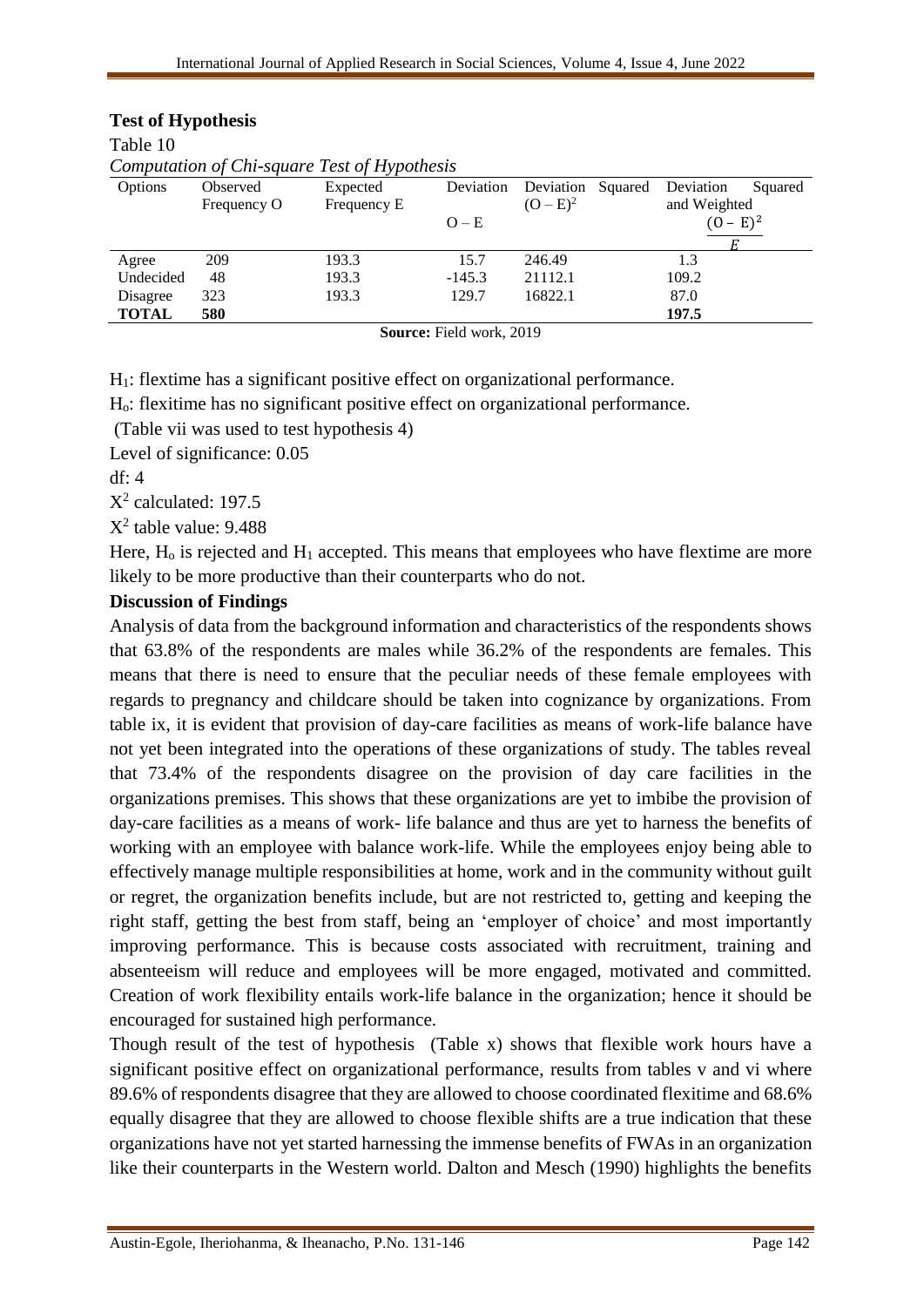to include increased productivity, reduced absenteeism, reduced hostility towards management, reduced overtime expenses, reduced traffic congestion around work sites and increased autonomy and responsibility for employees, any of which may increase employee satisfaction and invariably performance. In contemporary times now, employees are continually seeking out organizations that are flexible and thus enable them choose the arrangement that suits their situation. Any organization that accomplishes this appears to have met the needs of the employees which will in turn raise the morale of the employees and improve motivation. The bottom line is that productivity and profit will be increased. Furthermore, flexibility is in tune with the proposition of the original authors of the self-determination theory which is that people prefer to feel they have control over their actions, to the extent that anything that makes a previously enjoyed task appear more like an obligation than a freely chosen activity will undermine motivation (Deci & Ryan, 2002). Individual choice of work time and benefits reflects control over actions. Therefore, there is need for organizations in Nigeria to imbibe the trend and allow their employees flexitime and shifts.

# **CONCLUSION AND RECOMMENDATION**

## **Conclusion**

Globalization have brought changes in work trends and business practices with their attendant effects on organizational performance. This study has revealed that though some flexible work arrangements like flexitime and shift are yet to be put into practice in the organizations of study, employees of the organizations agree that its inculcation will enhance organizational performance. Thus, the study has added more credence to the research of other scholars, that flexible work arrangements have the potential of improving organizational performance if imbibed. In order for organizations to succeed, it is important that they invest in man and not in just a plan. Thus organizations should be mindful about the interest of their employees at all times to ensure that they have a choice in certain issues concerning them in the organization like their work-time and benefits. This, according to the self-determination theory, will give them the feeling that they have a relative measure of control over their affairs and motivate them for improved organizational performance. It is believed that this will make employees more satisfied with the organization, sustain organizational performance and increase profit.

#### **Recommendations**

It is recommended that both the government and organizations should re-strategize by upturning some of their archaic and obsolete operational policies and imbibing new ones like the flexible work arrangements which are in accord with current contemporary global practices.

#### **References**

- Agburu, J.I., Anza, N. C., & Iyortsuun, A. S. (2017). Effect of outsourcing strategies on the performance of small and medium scale enterprises (SMEs) *Journal of Global Entrepreneurship Research, 7*(26), 1-34
- Armstrong, M. (2009). *Armstrong's handbook of human resource management practice*. (11<sup>th</sup> Edn.), London: Kogan Page
- Austin-Egole, I. S., Iheanacho, J.I., Ezeji, N. R., & Okafor, H, I. (2021). Flexible working arrangements (FWAS) in unstable times: an exploratory discourse on current changing employment contexts, *Innovations*, *67*, 184-200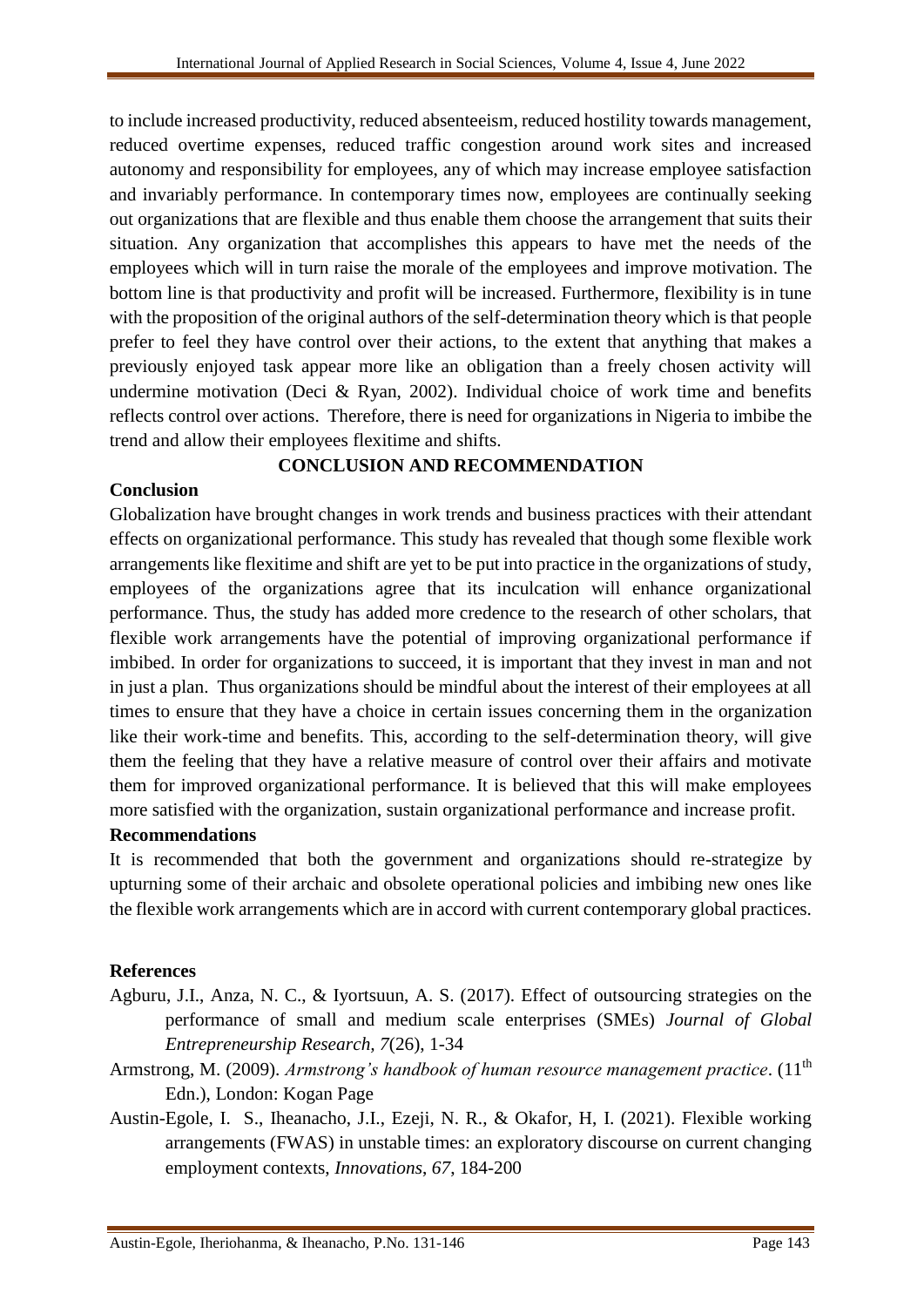- Austin-Egole, I. S., Iheriohanma, E.B.J., & Nwokorie, C. (2020). Flexible working arrangements and organizational performance: An overview, *IOSR Journal of Humanities and Social Science (IOSR-JHSS), 25*(5 Series 6), 50-59
- Austin-Egole, I. S., & Iheriohanma, E.B.J., (2020). Outsourcing and organizational performance: a comparative analysis of Nigeria Bottling Company Plant and Camela Vegetable Oil Company, Owerri, Imo State, Nigeria, *Research on Humanities and Social Sciences*, *10*(12), 64-83
- Avery, C., & Zabel, D. (2001). *The flexible workplace: A sourcebook of information and research*. Westport, CT: Quorum
- Battisti, M., & Vallanti, G. (2013). Flexible wage contracts, temporary jobs, and firm performance: Evidence from Italian firms*. Industrial Relations*, *52*(3), 737–764
- Berkery, E., Morley, M. J., Tiernan, S., Purtill, H., & Parry, E. (2017). On the uptake of flexible working arrangements and the association with human resource and organizational performance outcomes. *European Management Review*, *14*(2), 165–183.
- Bono, J.E., & Judge, T.A. (2003). Self –concordance at work: towards understanding the motivational effects of transformational leaders. *Academy of Management Journal 46*(5) 554-571.
- Dalton, D.R., & Mesch, D.J. (1990). The impact of flexible scheduling on employee attendance and turnover: *Administrative Science Quarterly*, *5*(5), 370-387.
- De Bruin, A., & Dupuis, A. (2004.). Work-Life Balance? Insight from Non-Standard Work. *New Zealand Journal of Employment Relations, 29*(1) 21-37.
- Deci, E., & Ryan, R. (2002). (eds) *Handbook of Self-Determination Research*. Rochester, NY: University of Rochester Press
- de Menezes, L. M., & Kelliher, C. (2011). Flexible working and performance: A systematic review of the evidence for a business case. *International Journal of Management Reviews*, *13*(4), 452–474.
- Donohoe, A. (2019, June 7). Employee performance definition. Retrieved on March 29, 2022 from<https://bizfluent.com/facts-7218608-employee-performance-definition.html>
- Essien, C.E., & Edwinah, A. (2017). Flexible work time schedules and organizational commitment in the Nigerian banking industry: A strategy for employee commitment*, International Journal of Social Sciences*, *11*(4),1 42-151.
- Etzion, D. (2003). Annual vacation: Duration of relief from job stressors and burnout. *Anxiety, Stress & Coping. An International Journal, 16*(2), 213-226
- Gardiner, J., & Tomlinson, J. (2009) Organizational approaches to flexible working: Perspectives of equality and diversity managers in the UK. *Equal Opportunities International*, *28*(8), 671-686.
- Giannikis, S. K., & Mihail, D. M. (2011). Flexible work arrangements in Greece: a study of employee perceptions. *The International Journal of Human Resource Management*, *4*(6), 417-432.
- Hacker, S.K., & Doolen, T.L. (2003). Strategies for living: moving from the balance paradigm. *Career Development International*, *8*(6), 283-290.
- ILO. (2011). International Labour Organization Working time in the twenty-first century: Discussion report for the tripartite meeting of experts on working-time arrangements 2011. Geneva: International Labour Office.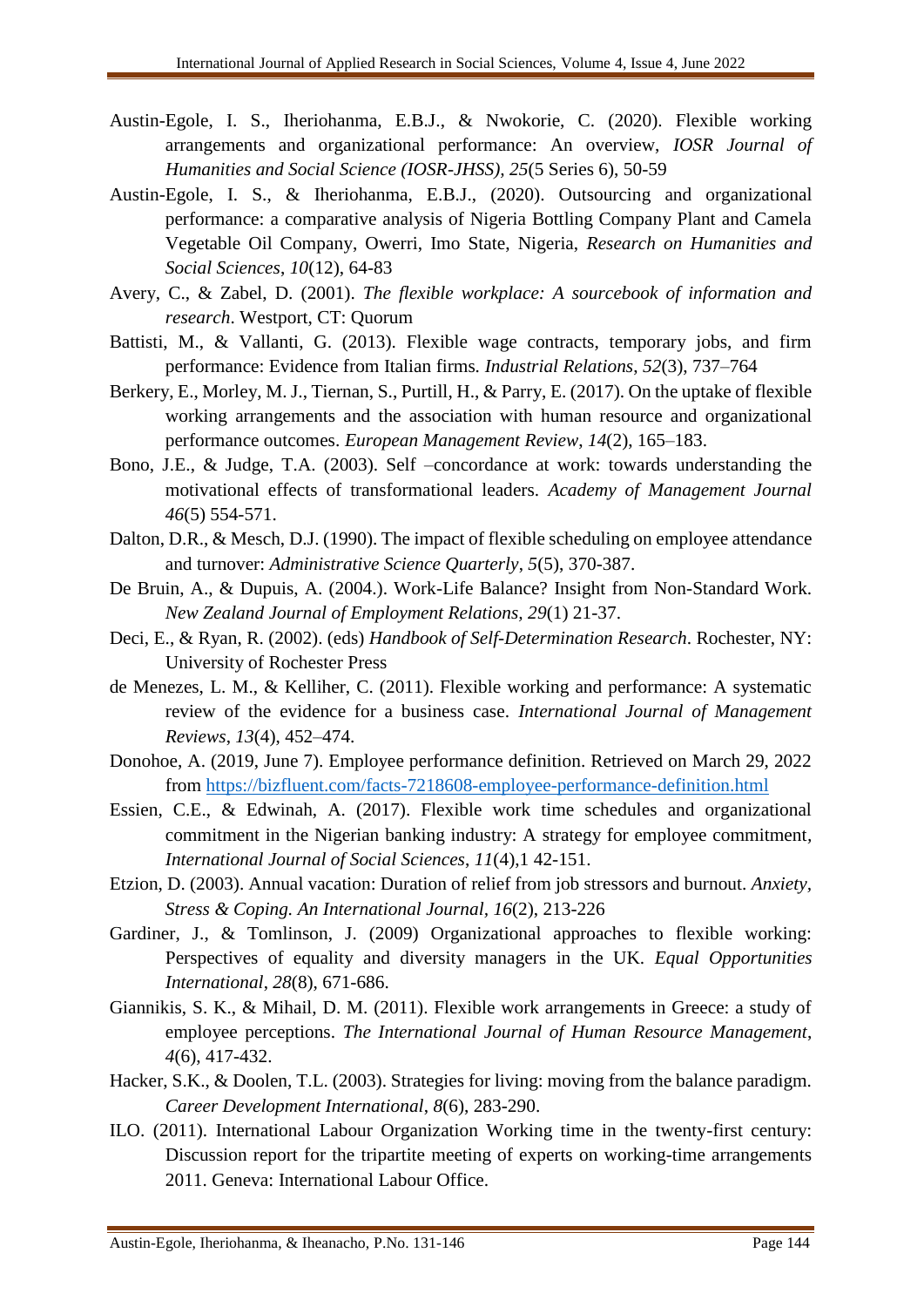- Kelley, W.M., & Donnelly, R.A. (2009). *The Humongous Book of Statistics Problems*. New York: Alpha Books.
- Klindzic, M., & Marić, M. (2019). Flexible work arrangements and organizational performance – The difference between employee and employer-driven practices, *DruštvenaIstraživanja / Journal for General Social Issues*, *28*(1), 89-108.
- Kottey, B., & Sharma, B. (2016). Predictors of flexible working arrangement, provision in small and medium enterprises (SMEs), *The International Journal of Human Resource Management*, 27(22), 2753–2770.
- Kossek, E. E., & Michel, J. (2011). Flexible work scheduling. In S. Zedeck (Ed*.), Handbook of industrial-organizational Psychology*, *1*, 535-572. Washington, DC: American Psychological Association
- Kossek, E. E., Hammer, L. B., Thompson, R. J., & Burke, L. B. (2014). Leveraging workplace flexibility for engagement and productivity. *SHRM Society for Human Resource Management.*
- Lee, M., MacDermid, S., & Buck, M. (2000). Organizational paradigms of reduced-load work: Accommodation, elaboration, and transformation*. Academy of Management Journal*, *43*, 1211-26
- Linnhoff, S., Smith, K.T., & Smith, L.M. (2014). A comparison of work-life balance perspectives of future business professionals in the USA and Germany. *International Journal of Business and Globalisation, 13*(3), 322-353.
- Maxwell, G., Rankine, L., Bell, S., & MacVicar, A. (2007). The incidence and impact of FWAs in smaller businesses. *Employee Relations*, *29*(2), 138-161.
- McNall, L. A., Masuda, A. D., & Nicklin, J. M. (2010). Flexible work arrangements, job satisfaction, and turnover intentions: The mediating role of work-to-family enrichment. *The Journal of Psychology: Interdisciplinary and Applied*, *144*(1), 61–81.
- Meyer, J.P., Becker, T.E., & Vandenberghe, C. (2004). Employee commitment and motivation: a conceptual analysis and integrative model*, Journal of Applied Psychology, 89*(6) 991- 1007.
- Muchiti, E., & Gachunga, H. (2015). Influence of work life balance on employee productivity in Kenya; A case of Milimani Law Courts Nairobi. *Journal of Business and Change Management*, *2*(48), 1-20.
- Ogueyungbo, O., Akinnusi, M., Igbinoba, E., Salau, O., Olokundun, M., & Falola, H. (2019). A review of flexible work arrangements initiatives in the Nigerian telecommunication industry*. International Journal of Civil Engineering and Technology,10*(3), 934–950.
- Orishede, F., & Ndudi, E. F. (2020). Flexible work arrangement and employee performance: a review, *Journal of Resources & Economic Development*, *3*(1), 86-103.
- Purcell, J. (2002). *Sustaining The HR and Performance Link in Difficult Times*. CIPD Conference, Harrowgate
- Rothbard, N., Phillips, K., & Dumas, T. (2015). Managing multiple roles: work family policies and individuals' desires for segmentation. *Organisation Science*, *16*(3), 243-258
- Smith, C. S., Folkard, S., Tucker, P., & Evans, M. S. (2010). Work schedules, health and safety. In L. E. Tetrick& J. C. Quick (Eds.), *Handbook of occupational health psychology*, 185- 204. Washington, DC: American Psychological Association